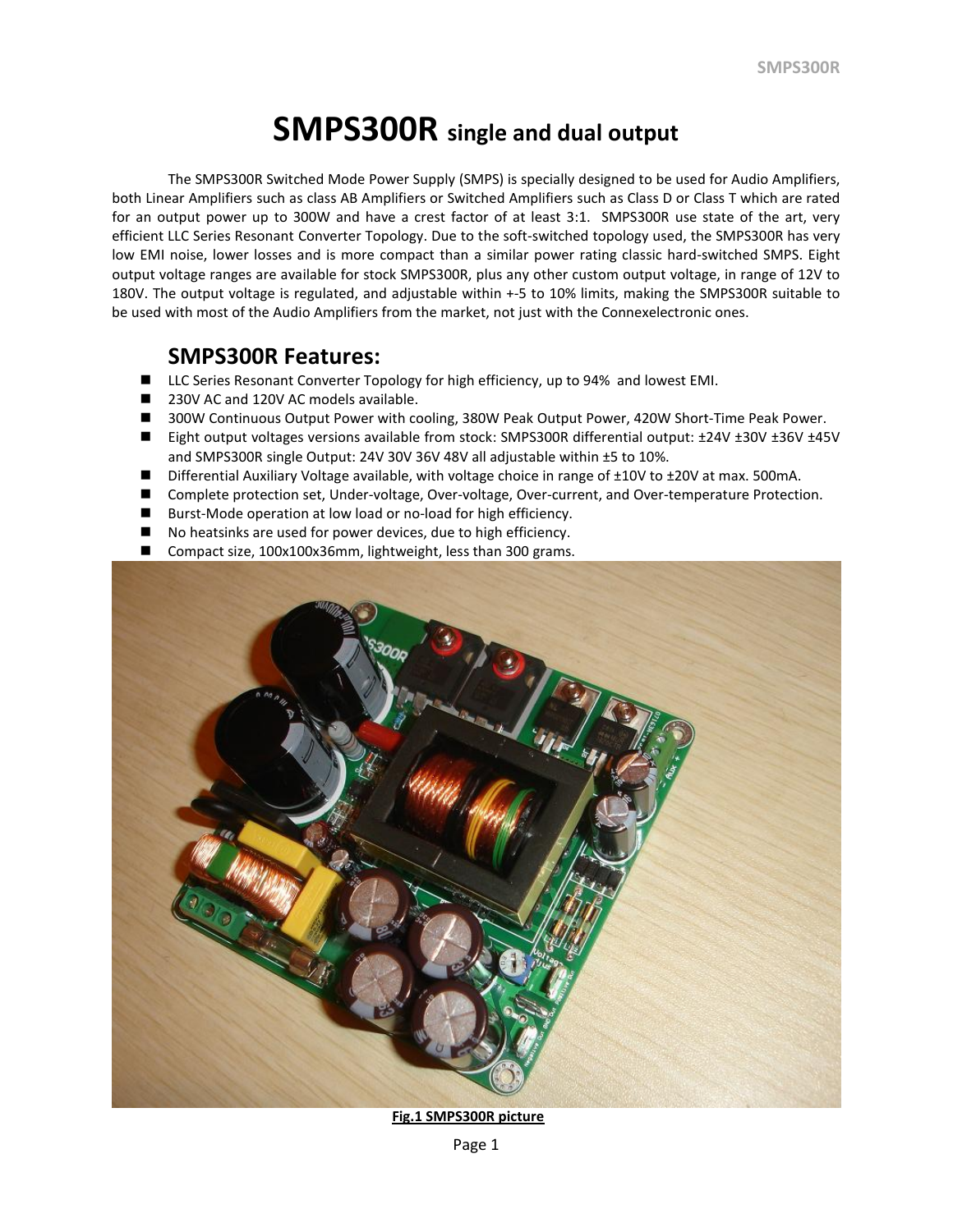**SMPS300R Description:** The current for the audio amplifiers producers, both in HI-FI or Pro-Audio field, is to use a hard-switching unregulated SMPS or at most a Quasi-Resonant unregulated SMPS. The main reason behind this is the cost, which is much lower for such power supplies than for a regulated one; another reason is for easier synchronization of the power supply switching frequency with the half of the amplifier switching frequency to avoid beating. In some cases, is either not possible, or unnecessary. For example the Class T Audio Amplifiers, where the amplifier run at variable switching frequency, which depends on the input signal (spread spectrum modulation) and have value in range of 500 KHz to 1.5 MHz, for each channel independently, The LLC Series Resonant Converter also run at variable frequency, depending on the load value, typically in range of 110KHz to 250KHz. Being soft commutated, the SMPS intermodulation noise which might occur has very low value, below the S/N ration threshold, thus inaudible. The third reason for using unregulated SMPS for those amplifiers is that most of the class AB amplifies have high power supply rejection ratio which allows using an unregulated power supply without degrading their performances. But for the class D and class T amplifiers, this might be not enough, especially if Audiophile Sound Quality is required. Unlike many other amplifiers which are using SMPS, this Power Supply has regulated output voltage, providing a constant output voltage, from zero load to full load which translates in cleaner sound, without peaks and drops, without hard clipping and distortions and true, real deep bass, transparent and clean medium and high frequencies.

The topology used for the SMPS300R is Series Resonant Converter or LLC Converter. It was chosen due to its many advantages compared with all other topologies. Among the advantages, we consider that the most important are superior efficiency, up to 94% lower EMI and noise, compact size and reasonable complexity. The operation principle of this converter was described in many papers, application notes, and reference designs. Although is not a relatively new technology, being discovered more than 15 years ago, until recently, the lack of knowledge, documentation and availability of good characteristic electronic components such as high-speed MOS-FET's or IGBT's prohibited this topology to spread like other hard switched topologies. Only after the LCD and Plasma TV's came-up and initiatives to increase efficiency of the consumer products such as 80+, 90+ were imposed, engineers had to look towards other solution than the current, mature hard-switched topologies, which can't break the 90% efficiency barrier without significant cost increase and size. For an LLC resonant converter, efficiencies greater than 92% are common and even 95-96% can be achieved if the DC-DC converter is supplied from the output of an PFC pre-regulator capable to supply a constant 400V DC. In our case, the PFC stage is not required, due to the purpose of the application and because similar efficiencies can be achieved without using a complicated PFC circuitry which would increase the size of the SMPS board, EMI, and decrease the performance due to the fact that the available space is limited and the PFC inductor might interfere with other circuits operation.

An important aspect which must be considered when the SMPS300R is powered ON, the initial current drawn from the mains is few times higher than the average operating current. The reason for this is that the filter capacitors are completely discharged, and act as a short circuit for a brief period. The current is higher as the capacitors capacity and voltage is higher, and is proportional with the capacitor stored energy  $(CU^2/2)$ . To prevent harmful effects which this high value inrush current might have to the Power Supply components, a thermistor was used to limit the inrush current to a lower value than the mains fuse will trip or might damage any components from the Amplifier Power Supply. This thermistor is a passive component which has the property to decrease its resistance when the temperature increases. It has higher electrical resistance at low temperature, thus reducing the inrush current, and when the current which passes through, will heat-up the thermistor, the resistance will decrease, and the dissipated power will be reduces. One drawback might be the increased operating temperature, especially when the SMPS300R delivers high output power. The thermistor is placed on the edge of the board close to the Mains input connector, this avoiding heating-up other temperature sensitive components. Note that there is no need to use any other external power soft-start circuit when the SMPS300R is powered from standard mains supply voltage of 110 or 220V AC.

The SMPS300R features a soft-start characteristic, which allows progressive charge of the output filter capacitors, with a controlled charging current, without tripping over-current protection. The value and the working voltage of the output capacitors depend on the type of the SMPS, single or dual voltage, and the value of the output voltage. These capacitors have enough capacitance for most stringent applications, adding extra capacitors are not necessary or recommended, because if the capacitance is too high, the over-current protection might trip during power ON. Although the soft-switching characteristic allows the SMPS300R to run cooler than similar power hard-switched SMPS's, over-temperature protection was added. This consists of a circuit which monitors the temperature of the primary MOS-FET's and disables the power supply when the operating temperature reach 90˚C.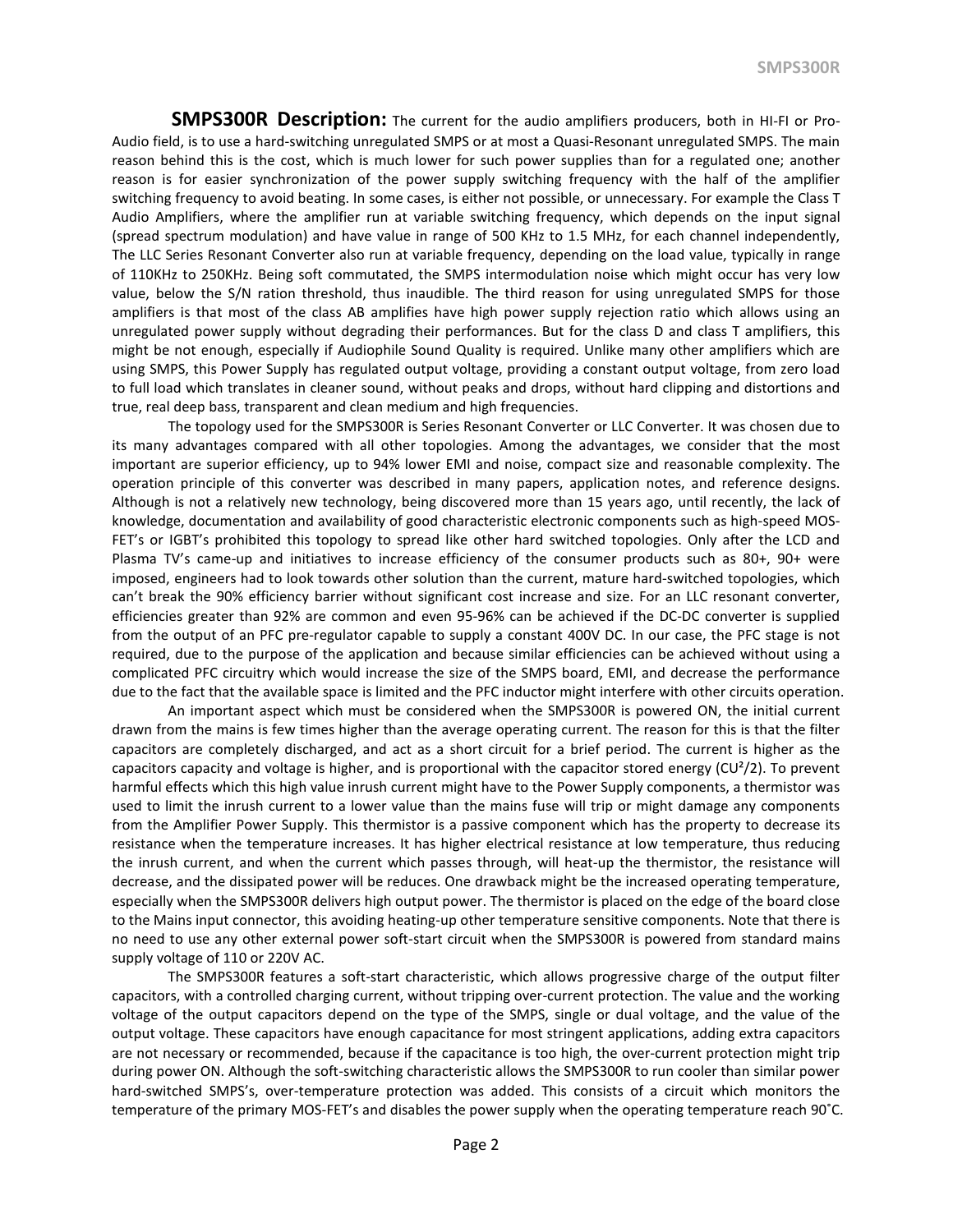

#### **Fig.2 SMPS300R schematic**



## **Warning:**

**Before you proceed with installation, make sure you have read this warning SMPS300R: The SMPS300R is powered from the mains voltage and the primary side of the SMPS has hazardous voltages up to 340V DC and up to 500V AC. This voltage levels are present on the top and bottom of the board, and during installation and operation should never touch any part of the SMPS while it is connected to the mains and at least 5 minutes after complete disconnect from mains. If any adjustment or reconnection needs to be done, disconnect the unit from the mains and allow all capacitors to discharge for at least 5 minutes before handling it. Any ignorance of this warning will be made on user's responsibility, and can lead to serious injuries and possible death by electrocution if is handled improperly. This product has no serviceable parts other than the on-board mains fuse. In case of blown fuse, only replace the fuse with the same type and rating. Do not attempt to change any other component from the SMPS300R. A safety clearance of at least 6mm must be kept between the board and the case, or any conductive part of the amplifier. The heat transfer between the board and ambient must not be obstructed for proper operation.** 

| Model:<br>Parameters: | SMPS300R±24V    | SMPS300R±30V    | SMPS300R±36V    | SMPS300R±45V     | <b>SMPS300R 24V</b> | <b>SMPS300R 30V</b> | <b>SMPS300R 36V</b> | <b>SMPS300R 48V</b> |
|-----------------------|-----------------|-----------------|-----------------|------------------|---------------------|---------------------|---------------------|---------------------|
|                       |                 |                 |                 |                  |                     |                     |                     |                     |
| Main Output           | Minimum:+22V    | Minimum:+27V    | Minimum:+33V    | Minimum:+42V     | Minimum: 22V        | Minimum:27V         | Minimum:33V         | Minimum:68V         |
| Voltage:              | Maximum:±27V    | Maximum:±33V    | Maximum:±39V    | Maximum:±48V     | Maximum: 27V        | Maximum:33V         | Maximum:39V         | Maximum:76V         |
| Aux. Output           | Minimum:±10.5   | Minimum:+11V    | Minimum:+11V    | $Minimum: +10.5$ | Minimum:±10.5       | Minimum:+11V        | Minimum:±10.5       | Minimum: $±10.5$    |
| Voltage:              | Maximum:±13V    | Maximum:±14V    | Maximum:+14V    | Maximum:±13V     | Maximum:±13V        | Maximum:±13V        | Maximum:±13V        | Maximum:±13V        |
| Mains input           | 110V: 100-127V  | 110V: 100-127V  | 110V: 100-127V  | 110V: 100-127V   | 110V: 100-127V      | 110V: 100-127V      | 110V: 100-127V      | 110V: 100-127V      |
| voltage:              | 230V: 200-250V  | 230V: 200-250V  | 230V: 200-250V  | 230V: 200-250V   | 230V: 200-250V      | 230V: 200-250V      | 230V: 200-250V      | 230V: 200-250V      |
| Main Output           | Nominal: 6A     | Nominal: 5A     | Nominal: 4A     | Nominal: 3.3A    | Nominal: 12A        | Nominal: 10A        | Nominal: 8A         | Nominal: 6A         |
| Current:              | Peak: 7.2A      | Peak: 6.2A      | Peak: 5.2A      | Peak: 4A         | Peak: 14A           | Peak: 12A           | Peak: 10.5A         | Peak: 7.2A          |
| Aux. Output           | Nominal: 0.25 A | Nominal: 0.25 A | Nominal: 0.25 A | Nominal: 0.25 A  | Nominal: 0.25 A     | Nominal: 0.25 A     | Nominal: 0.25 A     | Nominal: 0.25 A     |
| Current:              | Peak: 0.5A      | Peak: 0.5A      | Peak: 0.5A      | Peak: 0.5A       | Peak: 0.5A          | Peak: 0.5A          | Peak: 0.5A          | Peak: 0.5A          |
| No-Load               | Min: 1.4W       | Min: 1.4W       | Min: 1.6W       | Min: 1.4W        | Min: 1.1W           | Min: 1.2W           | Min: 1.6W           | Min: 1.3W           |
| power cons.           | Max: 2.2W       | Max: 2.3W       | Max: 2.4W       | Max: 2.3W        | Max: 1.7W           | Max: 1.9W           | Max: 2.4W           | Max: 2.1W           |
| Efficiency at         | 110V: 89.4 %    | 110V: 90.1%     | 110V: 90.7%     | 110V: 92.2%      | 110V: 90.3%         | 110V: 90.5%         | 110V: 91.1 %        | 110V: 92.7%         |
| 50% load              | 230V: 90.7%     | 230V: 91.4%     | 230V: 92.0%     | 230V: 93.7%      | 230V: 90.9%         | 230V: 91.2%         | 230V: 92.3%         | 230V: 94.1%         |
| Max. Output           | $23mV - 1A$     | $26mV - 1A$     | $31mV - 1A$     | $40mV - 1A$      | $19mV - 1A$         | $23mV - 1A$         | $26mV - 1A$         | $35mV - 1A$         |
| Ripple mV             | $67mV - 5A$     | $71mV - 5A$     | $86mV - 4A$     | $97mV - 3A$      | $59mV - 10A$        | $68mV - 8A$         | $77mV - 7A$         | $89mV - 5A$         |
|                       |                 |                 |                 |                  |                     |                     |                     |                     |

### **SMPS300R characteristics:**